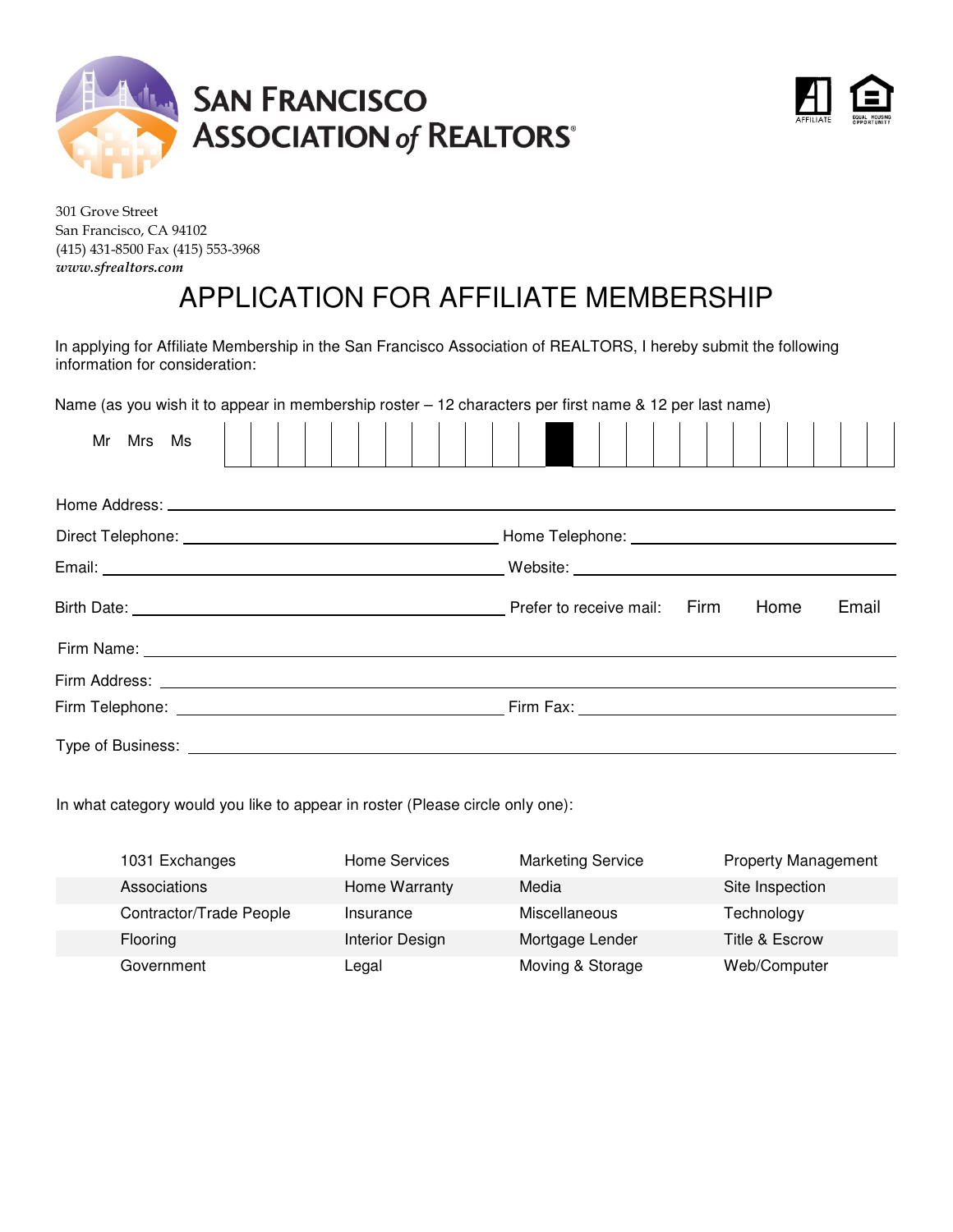# **SAN FRANCISCO ASSOCIATION of REALTORS®**

#### **Affiliate Membership Benefits include:**

- Networking Opportunities with REALTORS® and **Brokers**
- Exposure in the "Find an Affiliate" Section of the SFAR website
- Eligible to serve as a voting member on a SFAR **Committee**
- Eligible to serve as Affiliate Director/Chair on the SFAR Board of Directors
- Priority Registration for SFAR networking events
- Monthly Housing Statistics/Members Edge Access
- Access to Members-Only Sections of the SFAR **Website**
- Ability to Host Educational Events at SFAR for general membership upon approval of the CEO
- Ability to add Affiliate events to the SFAR website. Classes/Mixers/Lunch etc. approval of CEO
- Ability to discuss Affiliate issues on the Forum section of the SFAR website
- Access to SF MLS Tour Sheets

#### **General Terms and Conditions of Membership**

1. Bylaws, Policies and Rules and Regulations. I agree to abide by the Bylaws, Policies and Rules and Regulations of the San Francisco Association of REALTORS® (SFAR), the Bylaws, Policies and Rules of the California Association of REALTORS® (C.A.R.), the Bylaws, Policies and Rules of the National Association of REALTORS® (N.A.R.), all as may from time to time be amended.

2. **No Refund**. I understand that my Dues are non-refundable.

3. By signing below, I expressly authorize the San Francisco Association of REALTORS® and California Association of REALTORS® and their subsidiaries or representatives to fax or e-mail me, at the fax number and e-mails addresses above, material advertising the availability of or quality of any property, goods or services offered, endorsed or promoted by the Association.

\_\_\_\_\_\_\_\_\_\_\_\_\_\_\_\_\_\_\_\_\_\_\_\_\_\_\_\_\_\_\_\_\_\_\_\_\_\_\_\_\_\_\_\_\_\_\_\_\_\_\_\_\_\_ \_\_\_\_\_\_\_\_\_\_\_\_\_\_\_\_\_\_\_\_\_\_\_\_\_\_\_\_\_\_\_\_\_\_\_\_\_\_\_\_\_\_\_\_\_\_\_ (Applicant Signature) (Date)

#### AFFILIATE FEES/DUES **(January – December)**

| <b>APPLICATION FEE</b> | <b>ANNUAL DUES</b>                |
|------------------------|-----------------------------------|
| \$25.00                | \$115.00*                         |
| \$115.00<br>January    | \$57.50<br>July                   |
| February<br>\$105.42   | \$47.92<br>August                 |
| March<br>\$95.83       | \$38.33<br>September              |
| \$86.25<br>April       | \$28.75<br>October                |
| May<br>\$76.67         | \$19.17<br>November               |
| \$67.08<br>June        | $$124.58**$<br>December - January |
|                        |                                   |

**\* The Membership fee is prorated monthly and changes on the 25th of each month to reflect the next period amount. \*\* Includes last month of December and dues for next year.** 

**Mail Application to: San Francisco Association of REALTORS®, 301 Grove St., San Francisco, CA 94102 or Email to: membership@sfrealtors.com or Fax with Credit Card information to: (415) 553-3968**